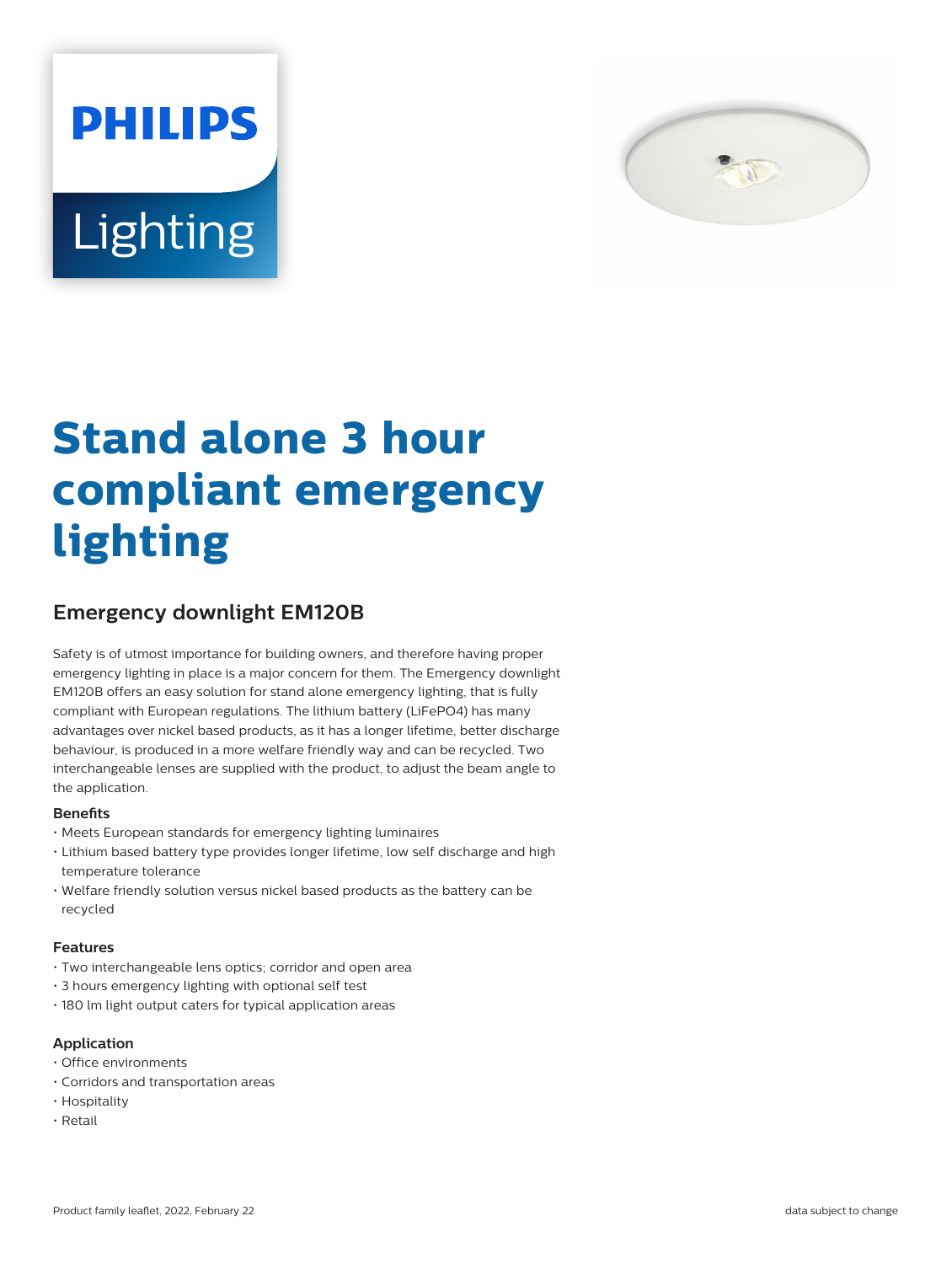## **Emergency downlight EM120B**

**Versions**



**White**

## **Product details**



**EM120B comes with two interchangeable lenses**



Charles Charles Charles

**Emergency\_downlight-EM120B-SPP.TIF**

**Changing the battery of the EM120B**



**Installation of EM120B in 68 mm hole**